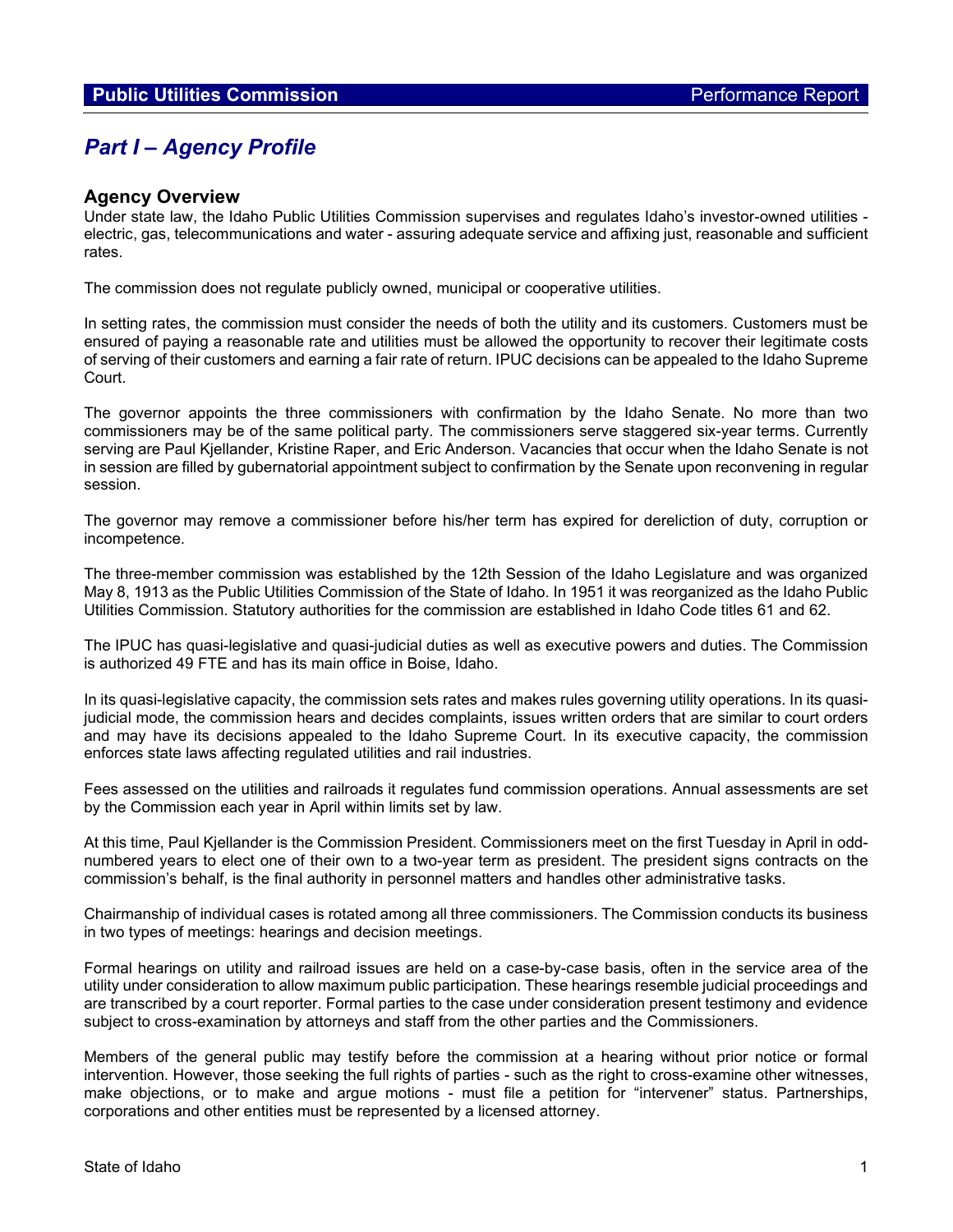To provide for more public input in a less formal setting, commission staff members will travel to areas impacted by potential commission decisions to conduct workshops. Unlike a formal hearing where members of the public testify but cannot ask questions of commissioners, a workshop allows citizens to ask questions and offer suggestions to commission staff.

The Commission also conducts regular decision meetings to consider issues on an agenda prepared by the commission secretary and posted in advance of the meeting. These meetings are usually held Tuesdays at 1:30 p.m., although by law the commission is required to meet only once a month. Members of the public are welcome to attend decision meetings.

Typically, decision meetings consist of the Commission's review of decision memoranda prepared by commission staff. Minutes of the meetings are taken and decisions reached at these meetings are preliminary, becoming final only when issued in a written order signed by a majority of the Commission.

# **Core Functions/Idaho Code**

Statutory authorities for the Commission are established in Idaho Code titles 61 and 62. To help ensure its decisions are fair and workable, the commission employs a staff of about 55 people - engineers, rate analysts, attorneys, auditors, investigators, economists, administrative and other support personnel. The commission staff is organized in three divisions - Administration, Legal and Utilities.

The staff analyzes each petition, complaint, rate increase request or application for an operating certificate received by the Commission. In formal proceedings before the Commission, the staff acts as a separate party to the case, presenting its own testimony, evidence and expert witnesses. The Commission considers staff recommendations along with those of other participants in each case - including utilities, public, agricultural, industrial, business and consumer groups.

### **Utilities Division**

The Utilities Division, responsible for technical analysis of utility matters before the Commission, is divided into four sections.

The Audit Section audits utility books and records to verify reported revenue, expenses and compliance with commission orders. Staff auditors present the results of their findings in audit reports as well as in formal testimony and exhibits. When a utility requests a rate increase, cost-of-capital studies are performed to determine a recommended rate of return. Revenues, expenses and investments are analyzed to determine the amount needed for the utility to earn the recommended return on its investment.

The Engineering Section reviews the physical operations of utilities. Staff engineers determine the cost of serving various types of customers, design utility rates and allocate costs between Idaho and the other states served by Idaho utilities. They determine the cost effectiveness of conservation and co-generation programs, evaluate the adequacy of utility services and frequently help resolve customer complaints. The group develops computer models of utility operations and reviews utility forecasts of energy usage and the need for new facilities.

The Technical Analysis Section determines the cost effectiveness of all Demand Side Management (DSM) programs including energy efficiency and demand response. They identify potential for new DSM programs and track the impact on utility revenues. They review utility forecasts of energy, water and natural gas usage with focus on residential self-generation and rate design.

The Consumer Assistance Section investigate and work to resolve conflicts between utilities and their customers. Customers faced with service disconnections often seek help in negotiating payment arrangements. Consumer Assistance may mediate disputes over billing, deposits, line extensions and other service problems.

Consumer Assistance monitors Idaho utilities to verify they are complying with Commission orders and regulations. Investigators participate in general rate and policy cases when rate design and customer service issues are brought before the Commission.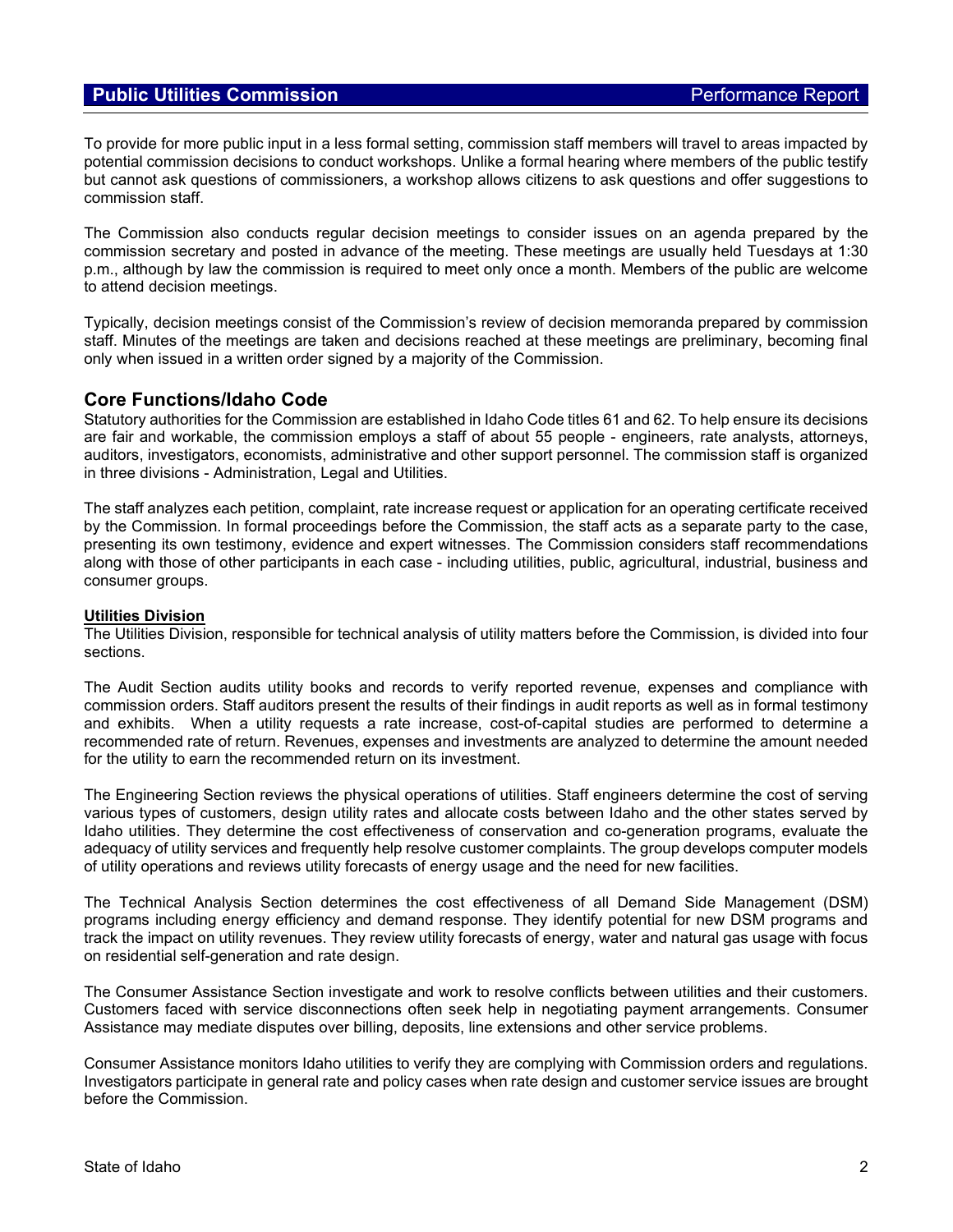# **Public Utilities Commission Public Utilities Commission**

Most consumers contact the Commission by telephone or by e-mail, via the Commission's Website. Staff members may negotiate payment arrangements with utilities on behalf of consumers and, when appropriate, refer clients to social service agencies, financial aid programs or budget counseling services.

As traditionally regulated services become deregulated, the Consumer Assistance Section's role of educating consumers and mitigating complaints with non-regulated utilities has increased. The increase in companies providing services equates to an increase in consumer inquiries and complaints. Also on the increase are disputes between companies providing services, especially among telecommunications providers.

The Consumer Assistance Section is also responsible for conducting quality of service and compliance investigations.

#### **Administration**

The Administrative Division is responsible for coordinating overall IPUC activities. The division includes the three commissioners, three Policy Strategists, a Commission Secretary, an Executive Director, a Public Information Officer, an Executive Assistant, and support personnel.

The three *Policy Strategists* are executive level positions reporting directly to the Commissioners with policy and technical consultation and research support regarding major regulatory issues in the areas of electricity, telecommunications, water and natural gas. Strategists are also charged with developing comprehensive policy strategy, providing assistance and advice on major litigation before the commission and acting as liaison between the Commission and its staff, utility representatives, public officials and public agencies and organizations.

The C*ommission Secretary*, a post established by Idaho law, keeps a precise public record of all Commission proceedings. The Secretary issues notices, orders and other documents to the proper parties and is the official custodian of documents issued by and filed with the commission. Most of these documents are public records.

The *Executive Director* has primary responsibility for the commission's fiscal and administrative operations, preparing the commission budget and supervising fiscal, administration, public information, personnel, information systems, rail section operations and pipeline safety. The Executive Director also serves as a liaison between the Commission and other state agencies and the Legislature.

The *Public Information Officer* is responsible for informing the public and the media of commission decisions, meetings and activities; responding to requests for information; coordinating public hearings; preparing materials that allow for effective public participation in IPUC proceedings; and preparing the annual report. In addition the this position is responsible for other special projects assigned by the commissioners.

### **Rail Section**

The rail safety inspection conducts inspections of rail cars carrying hazardous materials, as well as other safety components as identified in both the Federal Railroad Administration and State of Idaho safety regulations. In addition, they inspect railroads grade crossings when the Commission receives reports of maintenance deficiencies. The Rail Section is part of the multi-agency safety team that investigates all railroad-crossing accidents and makes recommendations for safety improvements to crossings.

As part of its regulatory authority, the Commission evaluates the discontinuance and abandonment of railroad service in Idaho by conducting an independent evaluation of each case to determine whether the abandonment of a particular railroad line would adversely affect Idaho shippers and whether the line has any profit potential. Should the Commission determine abandonment would be harmful to Idaho interests; it then represents the state before the federal Surface Transportation Board, which has authority to grant or deny line abandonment. The Commission also conducts hearings and issues orders concerning the elimination or alteration of grade crossings.

#### **Pipeline Safety Program**

The pipeline safety section oversees the safe operation of the intrastate natural gas pipelines and facilities in Idaho.

The Commission's Safety Inspectors-Regulated Utilities verify compliance of state and federal regulations by onsite inspections of intrastate gas distribution systems operating in the state. Part of the inspection process includes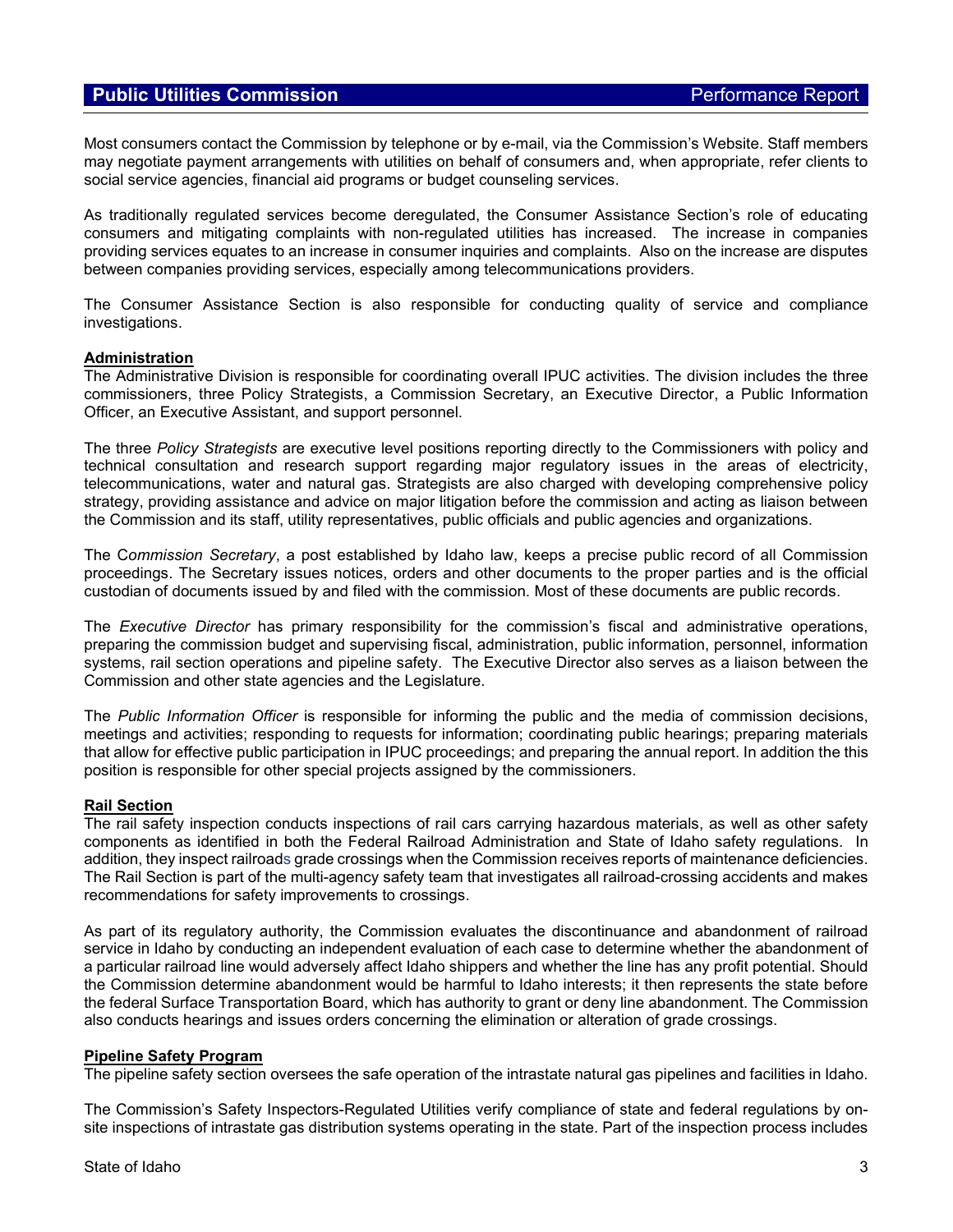a review of record-keeping practices and compliance with design, construction, operation, maintenance and drug/alcohol abuse regulations. All reportable accidents are investigated and appropriate reports filed with the U.S. Department of Transportation.

### **Legal Division**

Five Deputy Attorneys General are assigned to the Commission from the Office of the Attorney General and have permanent offices at IPUC headquarters. The IPUC attorneys represent the staff in all matters before the Commission, working closely with staff accountants, engineers, investigators and economists as they develop their recommendations for rate case and policy proceedings.

In the hearing room, IPUC attorneys coordinate the presentation of the staff's case and cross-examine other parties who submit testimony. The attorneys also represent the Commission itself in state and federal courts and before other state or federal regulatory agencies.

### **Revenue and Expenditures**

| <b>Revenue</b>                  | <b>FY 2018</b> | <b>FY 2019</b> | <b>FY 2020</b> | FY 2021        |
|---------------------------------|----------------|----------------|----------------|----------------|
| Public Utilities Comm.          | \$6,004,300    | \$5,770,200    | \$6,031,700    | \$4,507,200    |
| Indirect Fund                   | \$74,700       | \$38,900       | \$38,200       | \$65,600       |
| <b>Federal Grant</b>            | \$180,100      | \$212,400      | \$242,000      | \$284,400      |
| Total                           | \$6,259,100    | \$6,021,500    | \$6,311,300    | \$4,857,200    |
| <b>Expenditures</b>             | <b>FY 2018</b> | <b>FY 2019</b> | <b>FY 2020</b> | <b>FY 2021</b> |
| <b>Personnel Costs</b>          | \$4.092.900    | \$4,132,700    | \$3,671,200    | \$3,614,100    |
| <b>Operating Expenditures</b>   | \$2,105,700    | \$2,755,900    | \$2,271,600    | \$1,213,500    |
| Capital Outlay                  | \$60,500       | \$55,600       | \$166,100      | \$29,600       |
| <b>Trustee/Benefit Payments</b> | \$0.00         | \$0.00         | 0.00           | 0.00           |
| Total                           | \$6,259,100    | \$7,026,100    | \$6,108,900    | \$4,857,200    |

# **Profile of Cases Managed and/or Key Services Provided**

|                | <b>Cases Managed and/or Key Services Provided</b>                                | <b>FY 2018</b> | <b>FY 2019</b> | <b>FY 2020</b> | <b>FY 2021</b> |
|----------------|----------------------------------------------------------------------------------|----------------|----------------|----------------|----------------|
| 1.             | Number of cases older than one year closed in<br>this fiscal year.               | 27             | 9              | 40             | 49             |
|                | 2. Number of comprehensive audits completed<br>annually.                         | 28             | 22             | 27             | 25             |
| 3 <sub>1</sub> | Number of utility annual reports reviewed<br>annually.                           | 31             | 21             | 22             | 23             |
|                | 4. Number of formal complaints received by the<br>commission.                    | 2              | 2              | 3              |                |
| 5.             | Number of informal complaints received by the<br>commission.                     | 887            | 625            | 772            | 657            |
| 6.             | Number of Inquiries received by the commission.                                  | 437            | 212            | 396            | 429            |
| 7.             | Average number of days needed to respond to<br>inquiries and resolve complaints. | 6              | 6              |                | 7              |
| 8.             | Number inspection units audited per year.                                        | 24             | 50             | 110            | 160            |
| 9.             | Number of inspection days completed.                                             | 412            | 403.5          | 326.5          | 400.5          |
|                | 10. Number of rail hazardous material inspections.                               | 182            | 216            | 332            | 343            |
|                | 11. Number of rail abandonment investigations.                                   |                | 0              |                | $\mathbf{0}$   |

# *Part II – Performance Measures*

| 'Performance Measure, |                                                    | FY 2018 N | FY 2019 FY 2020 FY 2021 FY 2022 |    |    |    |  |
|-----------------------|----------------------------------------------------|-----------|---------------------------------|----|----|----|--|
|                       | <b>Percent</b> of all cases open for more than one | actual    |                                 | 25 |    |    |  |
|                       | year that were closed in this fiscal year.         | target    | 20                              | 20 | 20 | 20 |  |